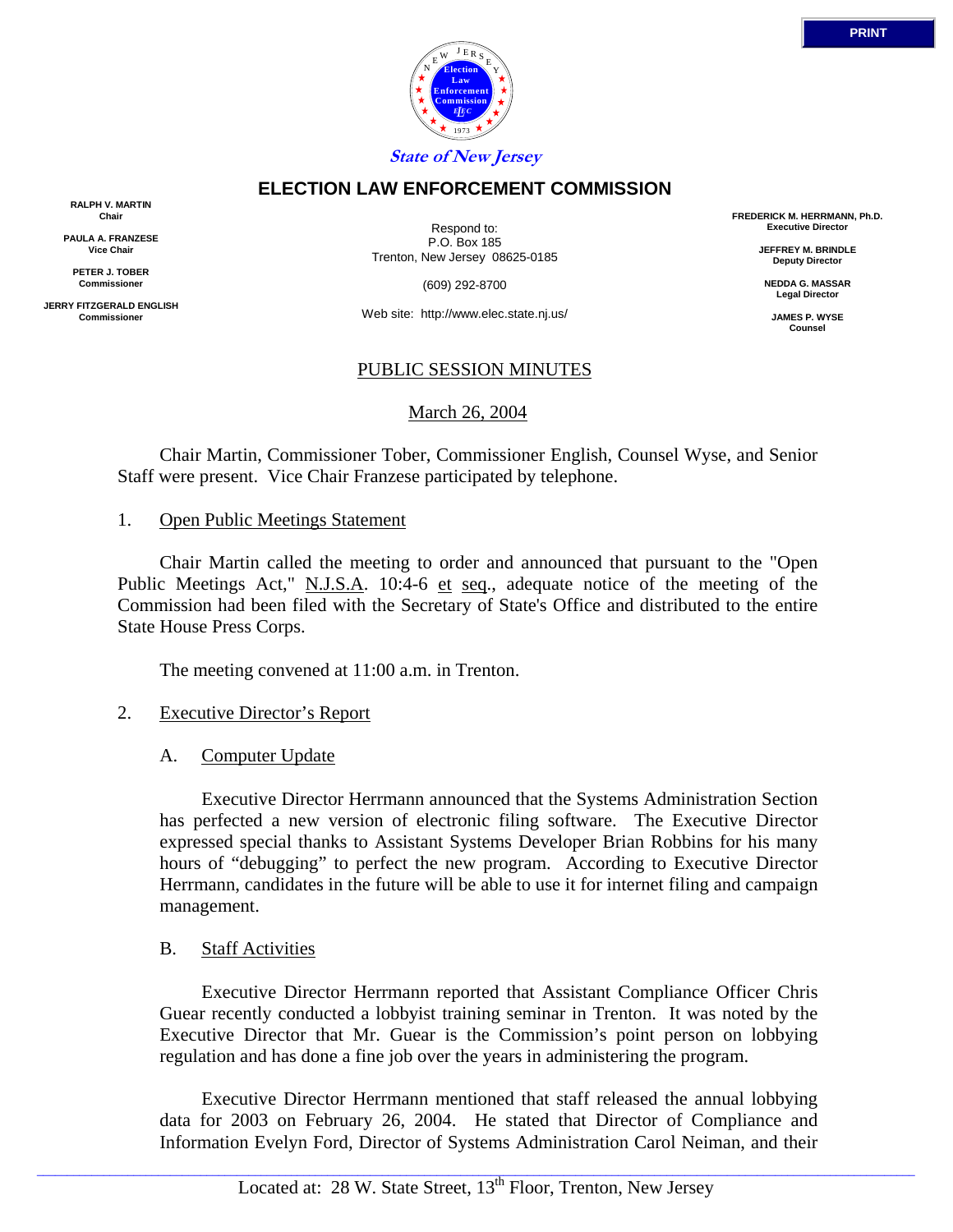staffs did an outstanding job of accurately compiling a vast amount of data in a very short turnaround period.

 Executive Director Herrmann reported that the total amount spent in 2003 was \$26.7 million, an increase of 13 percent from 2002. According to the Executive Director, the 2003 figure represented a doubling of the amount spent ten years ago and a tenfold increase from 1982, the first year data was kept. Executive Director Herrmann added, however, that the amount of money spent on benefit passing, \$83,094, represented a 13 percent decline from the previous year. He said that since this statistic is the one that represents the potential for undue influence, its decline is a healthy sign.

 Executive Director Herrmann advised the commissioners that the Commission's data was used in three major newspaper stories and was the basis for an extensive interview with him on WHYY Philadelphia Public Radio.

 The Executive Director informed the Commission that on March 12, 2004, he met with a group of teachers and students from the Rutgers University Capital City Internship Program. He noted that the session included a far-reaching discussion of a host of pertinent campaign finance issues. He said that, moreover, on March 17, 2004, he addressed a session of the Public Affairs Council's New Jersey State Government Relations Workshop. Executive Director Herrmann stated that his topic was "Legal Constraints: Registration and Regulation of PACs and Lobbyists." During his presentation, the Executive Director highlighted the new benefit passing cap law and the Commission's web site.

## C. Financial Disclosure Statements

 Executive Director Herrmann reminded the commissioners that financial disclosure statements have been sent to the commissioners with the March agenda package. He noted that the forms have to be filed with the Executive Commission on Ethical Standards by May 17, adding that the final page must contain an original signature and an original notarization.

#### D. Budget News

According to Executive Director Herrmann, the State budget contains new language to reimburse "custodians" for any civil penalty imposed under OPRA as recommended by the Attorney General and approved by the Director of the Division of Budget and Accounting in the Department of the Treasury.

### E. Legislative Developments

 Executive Director Herrmann mentioned that on March 16, 2004, the Assembly Democrats unveiled a 25-point ethics plan, which contains many proposals concerning campaign financing and lobbying reforms. He said that among the proposals are: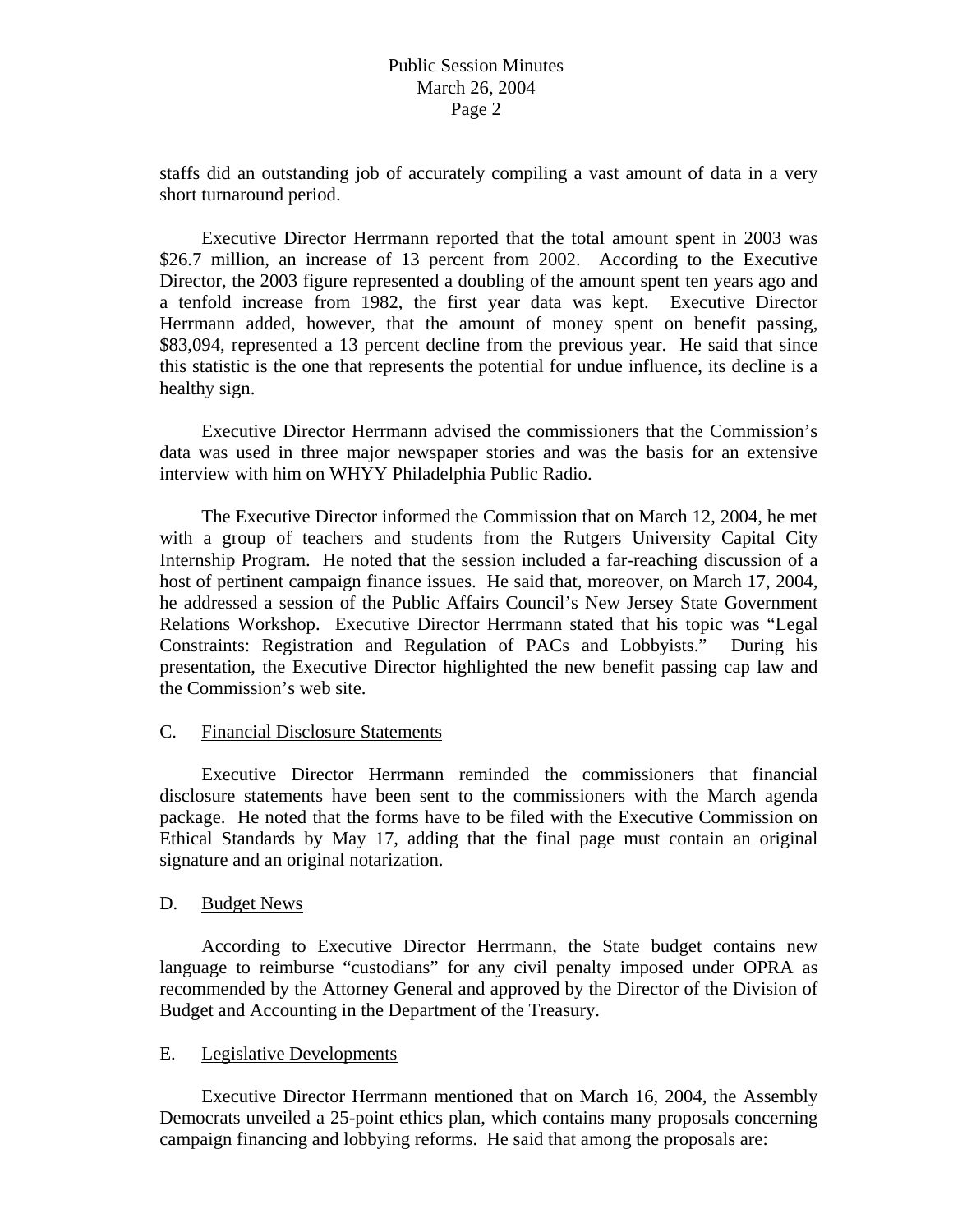# Public Session Minutes March 26, 2004 Page 3

- Pay-to-play reform,
- A clean elections pilot program,
- Issue ad regulation,
- A \$100 contributor reporting threshold,
- Doubling ELEC's penalties,
- Fundraiser registration,
- Upgrading ELEC's web site,
- Training of campaign treasurers,
- Increased lobbyist disclosure and auditing, and
- Higher lobbyist fees.

detail including the development of fiscal notes. The Executive Director advised the Commission that it will be essential to the success of these reforms that the Commission is given the resources to do its job. After it is introduced, staff is looking forward to reviewing this legislation in

## F. Spring Meeting Schedule

- April 23, 2004 at  $11:00$  a.m. in Trenton;
- May 18, 2004 at  $11:00$  a.m. in Trenton; and
- $\bullet$  June 15, 2004 at 11:00 a.m. in Trenton.

the interest of the Commission in appearing at the appropriate hearings to present the Commission's budgetary needs. Chair Martin agreed noting that it is important how the Commissioner English suggested that Chair Martin write to the respective chairs of the Senate and Assembly Budget committees with a copy to Attorney General Harvey to express letter is constructed.

### 3. Approval of Public Session Minutes of February 27, 2004

On a motion by Commissioner Tober, seconded by Commissioner English and passed by a vote of 4-0, the Commission approved the Public Session Minutes of February 27, 2004.

4. Request for Fiscal Year 2004

Legal Director Massar advised the Commission that, when fiscally possible, it has been the practice of the Office of the Attorney General to reimburse attorneys for their annual Client Security Fund payments based upon the fact that Deputy Attorneys General are prohibited from engaging in the private practice of law. The Commission interprets its Code of Ethics to preclude ELEC attorneys from the private practice of law. Ms. Massar requested that the Commission consider reimbursement of Client Security Fund payments to ELEC staff attorneys.